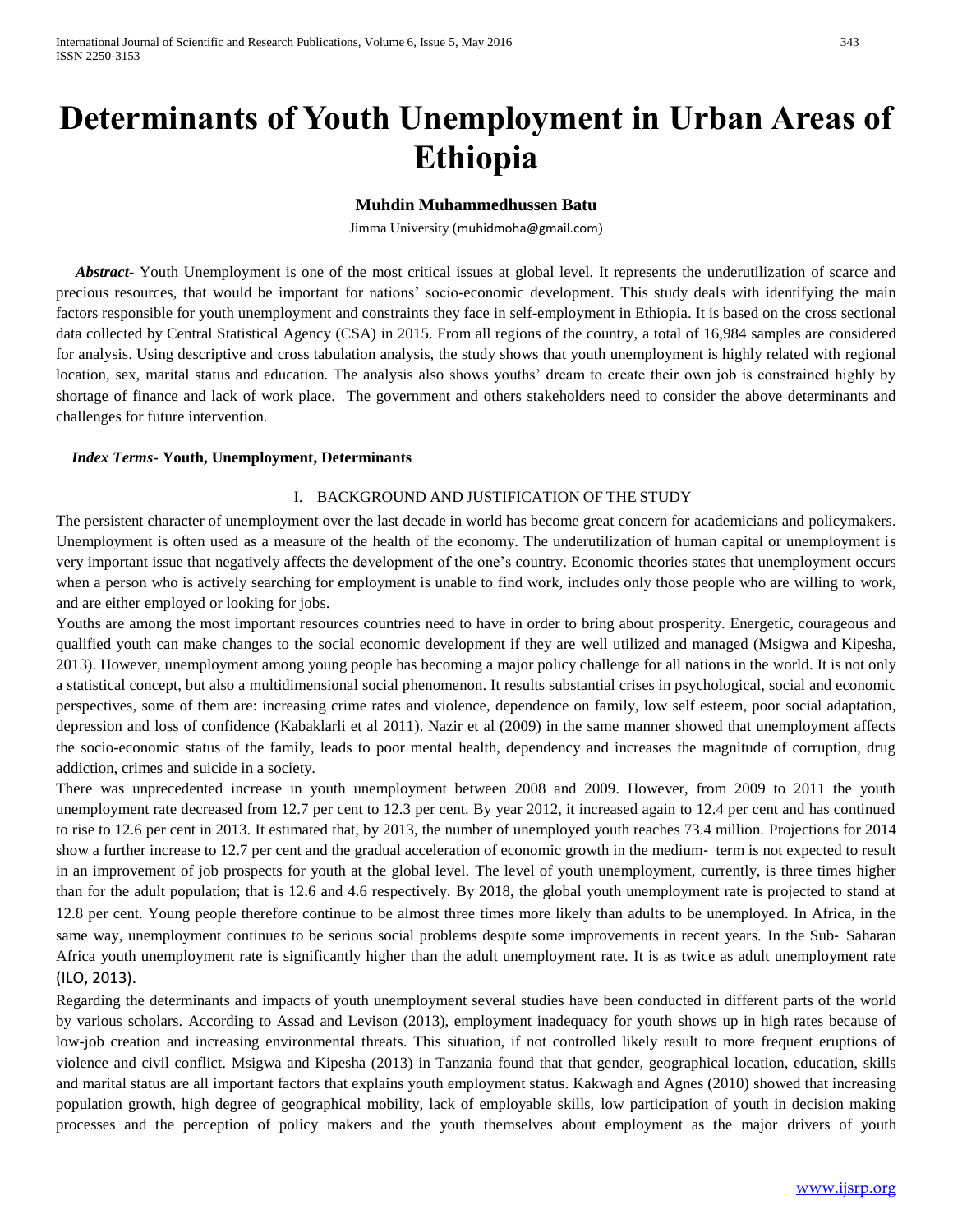unemployment in Nigeria. Baah–Boateng (2013) confirmed higher vulnerability of youth and urban dwellers to unemployment with education and gender explaining unemployment in Ghana.

In Ethiopian context, there are limited studies on the analysis of determinants of youth unemployment. Asmare and Mulatie (2014) stated the major factors supposed to be affecting urban youth unemployment, particularly graduates from higher institutions. These were: lack of good governance (nepotism, corruption, bias and discrimination), lack of social networks, divergence between skills and the labor market and low quality educational policy and system. As of Gebeyaw (2011) women and the youth are the primary victims of unemployment. Ejigu (2011) found that the prime age male unemployment rate to be a positive significant predictor of youth unemployment rates.

According to Nganwa et al (2015), between 2006 and 2011, the prevalence of urban youth unemployment was high as compared to the total unemployment rate in Ethiopia. The study showed that place of residence (regions), gender, age, and marital status significantly affect the urban youth unemployment. Gebre (2011) showed that sex, migration, education, social network, job preferences and access to business advisory services significantly determine youth unemployment in Debre Birhan town. Kassa (2011) also analyzed that urban unemployment is determined by age, marital status, and education.

Youth unemployment is a multidimensional concept that we need to study again and again to see the reasons behind its dynamics and draw a reasonable conclusion for policy directions. The main objective of this study is to assess factors affecting youth unemployment, using a survey data of 2015. In this study, unlike earlier works, due attention is given to constraints of self – employment. The output provided by this study will be useful for concerned authorities to take corrective actions to mitigate the problems of unemployment and constraints of self unemployment. It can also serves as potential reference for those individuals who want to conduct further studies on the same or related areas.

# II. CONCEPTUAL FRAMEWORK

Unemployment occupies a central place in the analysis of Economics science. It is one of the indicators of the well performance of the economy. Unemployed are those persons who are without work and immediately available to start work during the same period and who has actively looked for a job. There are different factors that are responsible for unemployment. Hence, unemployment is a complex and dynamic socio-economic phenomenon. The following conceptual framework gives a brief illustration about unemployment.

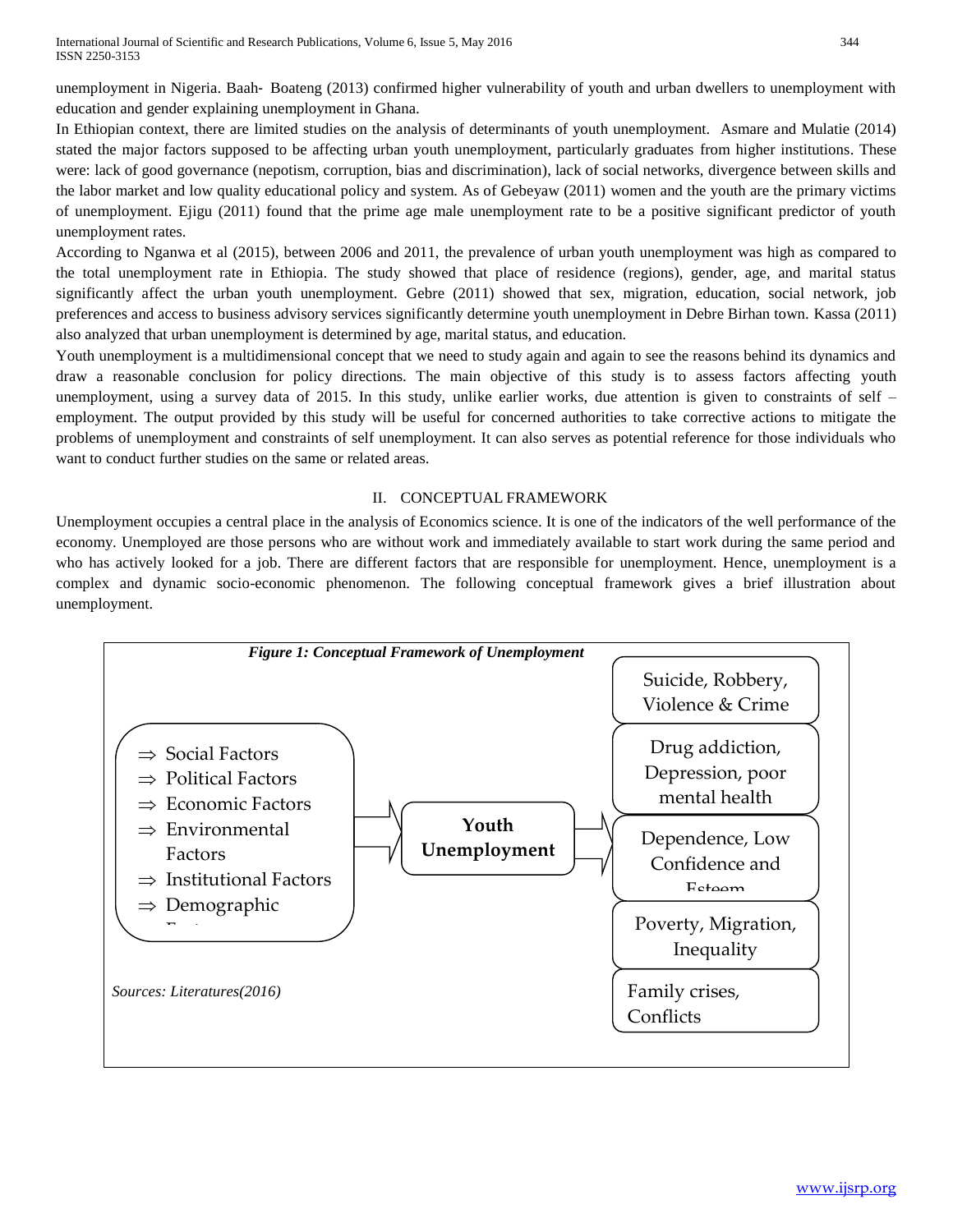## III. METHODOLOGY OF THE STUDY

In this study, quantitative approach is employed, because it is important to describe and analyze, in detail, the state of youth unemployment, the determinatory factors, measures they have taken, and constraints they faced. The study applied descriptive statistical analyses like percentages, mean values, and cross tabulation.

The main data source is cross sectional data of Urban Employment-Unemployment Survey conducted in 2015 by Ethiopian Central Statistics Agency (CSA). The samples were drawn from nine regional states of Federal Democratic Republic of Ethiopia (Tigray, Afar, Amhara, Oromiya, Somali, Benishangul-Gumuz, Southern Nations Nationalities and peoples, Gambela and Harari), and the two city administrations (Addis Ababa and Dire Dawa). There is no systematic, uniformly applied age-based definition of youth because of different reasons. For practical, statistical and policy reasons, however, it is important to have a widely used definition of youth. The study assumed that the youth comprises of the age limit 15-29, the one used by Central Statistics Agency (CSA). Based on this definition, the study used samples of 16,984 from the mentioned survey.

## IV. RESULTS AND DISCUSSIONS

## **2.1. Backgrounds of the Respondents**

The majority of the respondents are female in their sex. Of the total responses, 53.5 percent are female. The average year of the sample is 23.3 years. Relatively larger proportion, 59.9 percent, of the youth are never married while about 33.9 percent of them are married, 0.9 percent of live together and the remaining 5.3 percent represents divorced, separated and widowed. The average household size is 2.2 family members. The survey shows that the literacy level is very high for Ethiopian Youths.

In this study, a person is considered to be literate if he or she can read and write. Otherwise, a person is considered to be illiterate. Accordingly, 89.8 percent can write and read. Among respondents, 35.1 percent are able to obtain high level education (certificate, diploma and above).

|                        | Table 1, Respondents Dataground |         |
|------------------------|---------------------------------|---------|
|                        | Mean                            | Percent |
| Age (Mean)             | 23.3 Years                      |         |
| <b>Sex</b>             |                                 |         |
| Male                   |                                 | 46.5%   |
| Female                 |                                 | 53.5%   |
| <b>Marital Status</b>  |                                 |         |
| Never Married          |                                 | 59.9%   |
| Married                |                                 | 33.9%   |
| Divorced& separated    |                                 | 4.8%    |
| Widowed                |                                 | 0.5%    |
| Live together          |                                 | 0.9%    |
| Household Size (Mean)  | 2.2058                          |         |
| Read and Write         |                                 |         |
| Yes                    |                                 | 89.8%   |
| N <sub>0</sub>         |                                 | 10.2%   |
| Certificates and Above |                                 |         |
| Yes                    |                                 | 35.1%   |
| No                     |                                 | 64.9%   |

**Table 1: Respondents Background**

*Source: Own Computation 2016 (using CSA 2015 data)*

In terms of region, the majority of the respondents are from Oromia Regional State (27.3 percent) followed by Amhara (19.1 percent) and Southern Nations and Nationalities Peoples of Ethiopia (11.9 percent).

# **Chart 1: Regional distribution of respondents**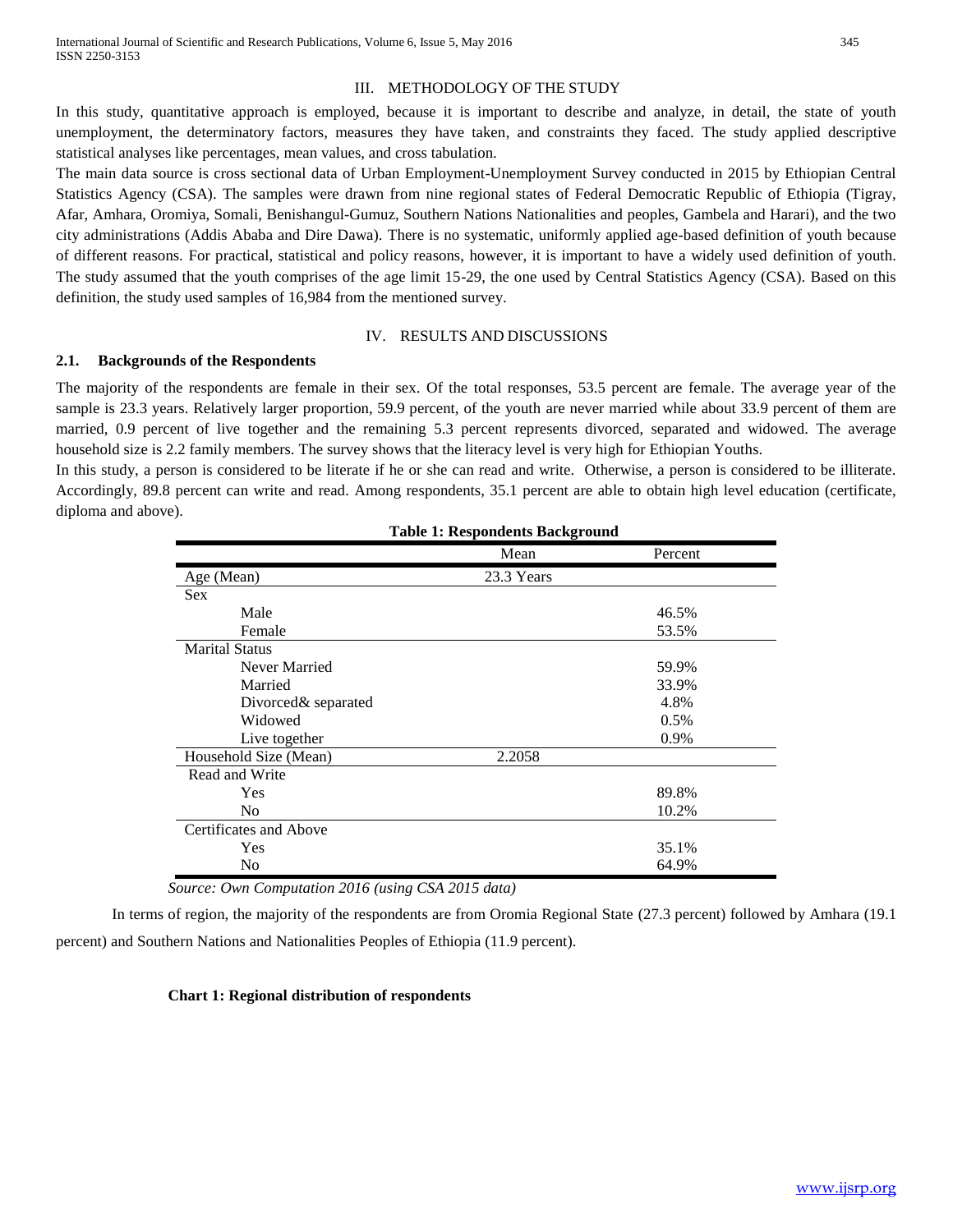

*Source: Own Computation 2016 (using CSA 2015 data)*

## **2.2. Employment Status**

The majorities (78 percent) of the samples are employed and the remaining 22 percent are unemployed.

|            | <b>Table 2: Employment Condition</b> |
|------------|--------------------------------------|
|            | Percent                              |
| Employed   | 22%                                  |
| Unemployed | 78%                                  |
| Total      | 100.0                                |

#### *Source: Own Computation 2016 (using CSA 2015 data)*

As regard to those employed, 31.9 percent are self employed followed by private and government sector employees, 25.6 and 13.9 percent respectively. It is good to see the highest proportion is self employed; otherwise it is difficult for the government to provide job for all youths.

|                                                     | Percent |
|-----------------------------------------------------|---------|
| Employee-Government                                 | 13.9%   |
| Employee-Government Development organization        | 6.2%    |
| Employee-Private organization                       | 25.6%   |
| Employee-NGO (including International organization) | $0.9\%$ |
| <b>Employee Domestic</b>                            | 9.1%    |
| Other Employee                                      | $0.9\%$ |
| Member of Co-Operatives                             | $0.9\%$ |
| Self Employed                                       | 31.9%   |
| <b>Unpaid Family Worker</b>                         | 9.2%    |
| Employer                                            | 0.4%    |
| Apprentice                                          | 0.3%    |
| Others                                              | 0.6%    |
| Total                                               | 100.0   |

| <b>Table 3: Work condition of Employed Respondents</b> |  |
|--------------------------------------------------------|--|
|--------------------------------------------------------|--|

## *Source: Own Computation 2016 (using CSA 2015 data)*

In this study, based on CSA experience, unemployed youths are those: whose age is 15 to 29 years, who had no job but willing to work under existing conditions (see CSA, 2012). Accordingly, the majority of them have been searching job in the last six months. They have used different approaches to search for job or work. As table 4 illustrates the most frequently used approach of searching for work are: looking vacancy advertising boards (32.5%); seeking assistance of friends and relatives (24.7%); establishing own enterprises (17.9%) and checking at work sites (12.3%).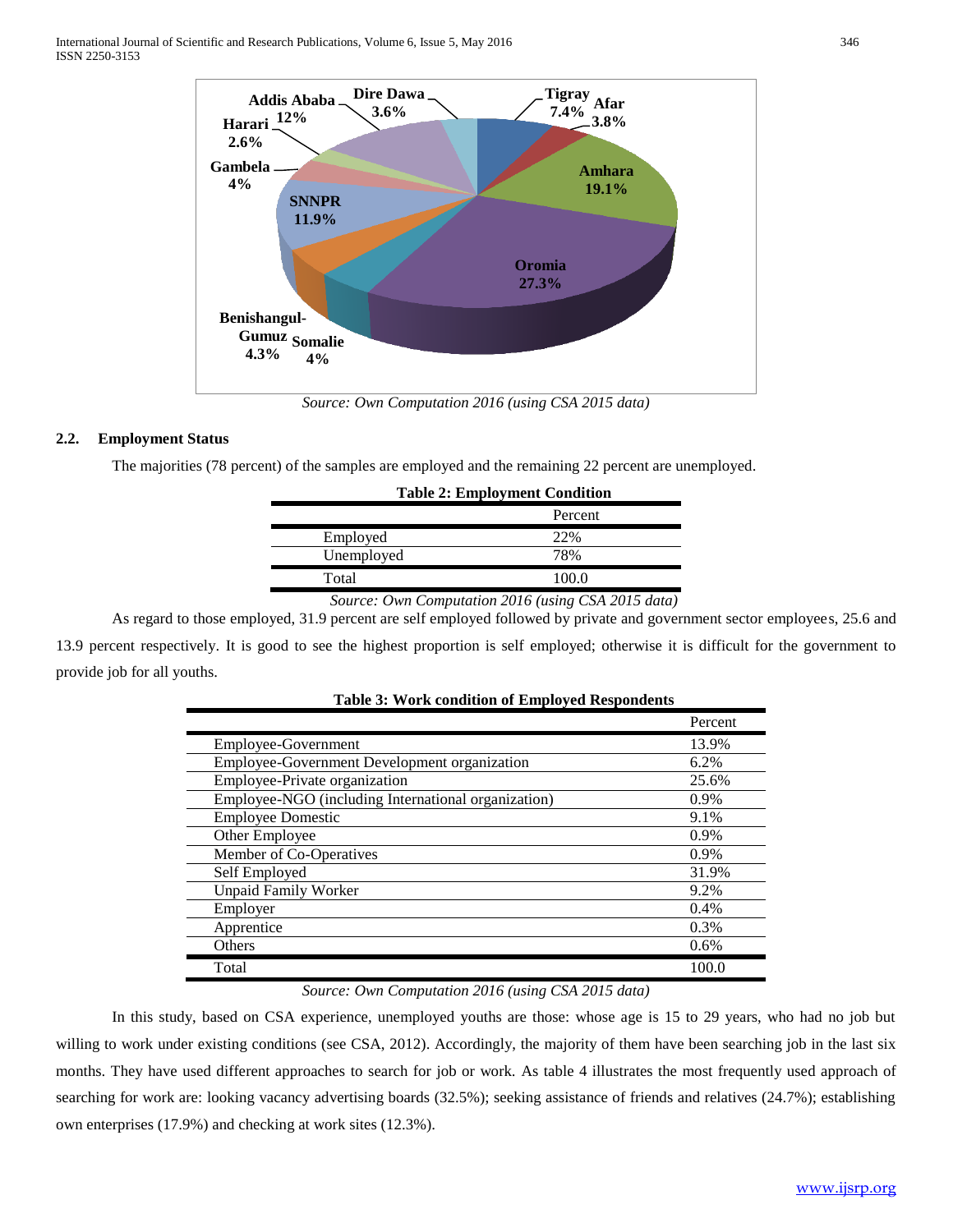|                                               | Percent |
|-----------------------------------------------|---------|
| Searching vacancy advertising boards          | 32.5%   |
| Through news paper, Radio and TV              | 5.7%    |
| I have unemployment card                      | 2.6%    |
| Seeking assistance of friends, relatives, etc | 24.7%   |
| Trying to establish own enterprise            | 17.9%   |
| Direct application to employee                | 2.4%    |
| Checking at work sites                        | 12.3%   |
| Others                                        | 1.2%    |
| <b>Not Stated</b>                             | 0.7%    |
| Total                                         | 100.0   |

#### **Table 4: Approches taken to search work**

*Source: Own Computation 2016 (using CSA 2015 data)*

## **2.3. Employment Condition and Its determinants**

This section discusses factors affecting youth unemployment in urban areas of Ethiopia. The major determinants used in this study are: regional location, gender, educational, and marital status.

As of table below (table 5) even if the majority of both males and females are employed, unemployment rate for females (28.1%) is significantly higher than that of males (15.1%). This justifies the feminization unemployment among youths of Ethiopia. It is the area where the government needs to seriously work. If the Government doesn't address this growing problem immediately, the global agenda of empowering women will be in question.

**Table 5: Employment condition and sex**

| Table 5: Employment condition and sex |                |                    |                             |        |        |  |  |
|---------------------------------------|----------------|--------------------|-----------------------------|--------|--------|--|--|
|                                       |                |                    |                             | Sex    | Total  |  |  |
|                                       |                |                    | Male                        | Female |        |  |  |
|                                       | Unemployed     | % within Empt      | 31.8%                       | 68.2%  | 100.0% |  |  |
| Empt                                  |                | % within Sex       | 15.1%                       | 28.1%  | 22.0%  |  |  |
|                                       | Employed       | % within Empt      | 50.6%                       | 49.4%  | 100.0% |  |  |
|                                       |                | % within Sex       | 84.9%                       | 71.9%  | 78.0%  |  |  |
|                                       | Total          | % within Empt      | 46.5%                       | 53.5%  | 100.0% |  |  |
|                                       |                | % within Sex       | 100.0%                      | 100.0% | 100.0% |  |  |
|                                       |                | Pearson Chi-Square |                             |        |        |  |  |
|                                       | Value: 416.785 | DF: 1              | $Asymp.Sig. (2-sided):.000$ |        |        |  |  |
|                                       |                |                    |                             |        |        |  |  |

*Source: Own Computation 2016 (using CSA 2015 data)*

The association between education and employment condition is pivotal. It is known that education is a very important weapon for innovation, job creation and poverty alleviation. In line with this, table 6 shows that youths who have certificate, diploma and above have a good opportunity in obtaining jobs. The unemployment rate for institute or college graduate (17.2%) is lower as compared to non graduate (24.6%). This supports the fact that the higher education creates possibility of being employed, particularly in developing countries where literacy rate is very low.

|      |            | <b>Table 6: Employment condition and Education</b> |        |                       |        |
|------|------------|----------------------------------------------------|--------|-----------------------|--------|
|      |            |                                                    |        | Certificate and above | Total  |
|      |            |                                                    | Yes    | No.                   |        |
|      | Unemployed | % within Empt                                      | 27.5%  | 72.5%                 | 100.0% |
| Empt |            | % within Certificate                               | 17.2%  | 24.6%                 | 22.0%  |
|      | Employed   | % within Empt                                      | 37.3%  | 62.7%                 | 100.0% |
|      |            | % within Certificate                               | 82.8%  | 75.4%                 | 78.0%  |
|      | Total      | % within Empt                                      | 35.1%  | 64.9%                 | 100.0% |
|      |            | % within Certificate                               | 100.0% | 100.0%                | 100.0% |
|      |            | Pearson Chi-Square                                 |        |                       |        |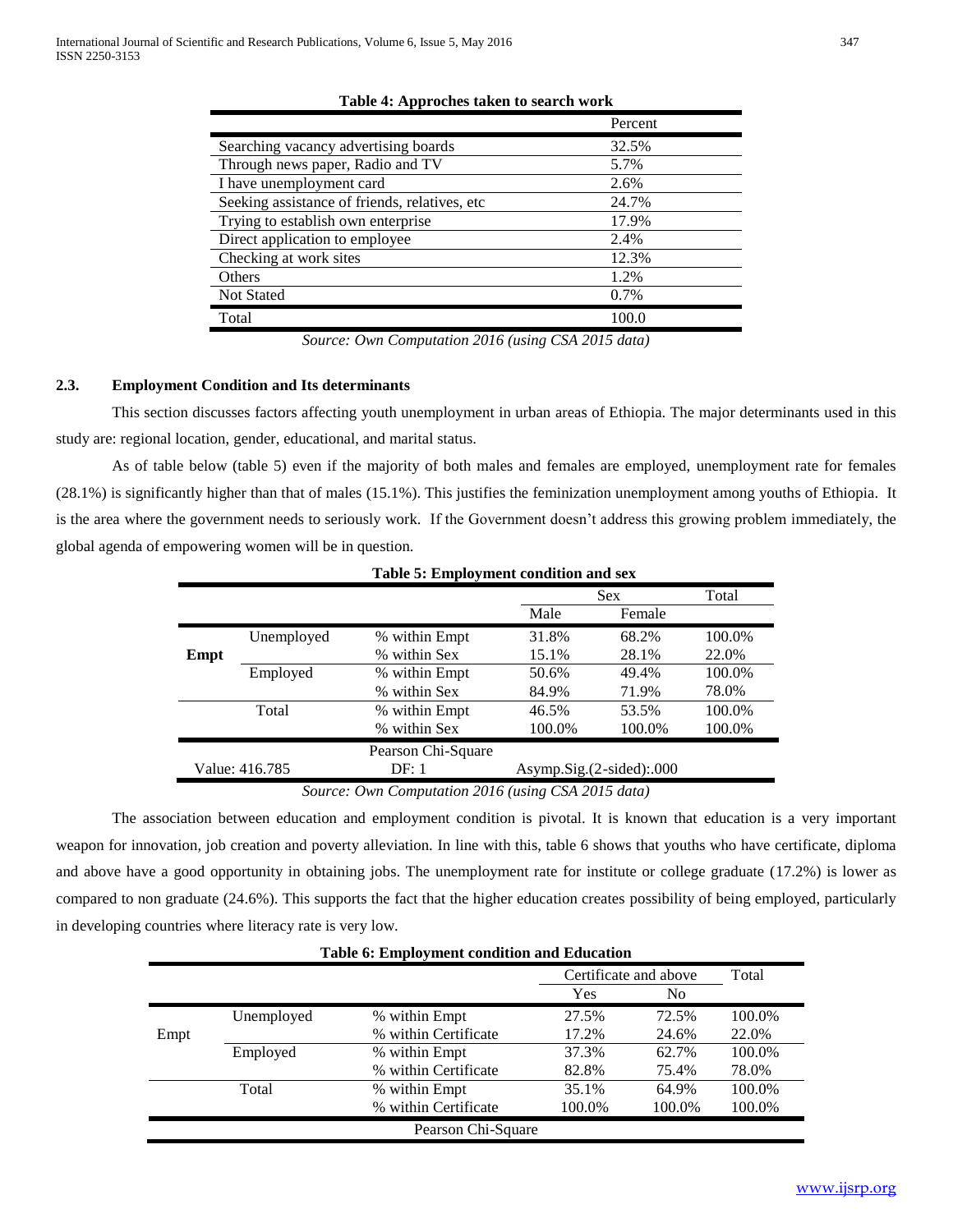| . شاه با | - 1H∙ | .000<br>svmp<br>$\%$ -sideq.<br>Ń1 OT<br>$\cdot$ |  |
|----------|-------|--------------------------------------------------|--|
|          |       |                                                  |  |
|          |       | $C_1, \ldots, C_m, C_1, \ldots, C_m$             |  |

## *Source: Own Computation 2016 (using CSA 2015 data)*

In relation to marital status and employment condition, table 7 shows that marital status, like that of sex and education, is related to the condition of employment. The highest unemployment rate is seen for married (25.4%) respondents followed by live together, but not married, 20.8%. Using those married as a base, the analysis shows that those who had never married, divorced, separated, widowed and live together (without marriage) have a low level unemployment rate.

| Table 7: Employment condition and marital status |               |                 |                    |       |       |                               |       |         |       |
|--------------------------------------------------|---------------|-----------------|--------------------|-------|-------|-------------------------------|-------|---------|-------|
|                                                  |               |                 |                    |       |       | <b>Marital Status</b>         |       |         | Total |
|                                                  |               |                 | Never              | Mar.  | Div.  | Wido.                         | Sep.  | Live    |       |
|                                                  |               |                 | Mar.               |       |       |                               |       | tog.    |       |
|                                                  | Unemployed    | % within Empt   | 55.7%              | 39.2% | 3.0%  | $0.3\%$                       | 1.0%  | $0.8\%$ | 100%  |
| Empt                                             |               | % within M. Sta | 20.5%              | 25.4% | 18.3% | 13.3%                         | 19.3% | 20.8%   | 22.0% |
|                                                  | Employed      | % within Empt   | 61.1%              | 32.4% | 3.8%  | $0.6\%$                       | 1.2%  | $0.9\%$ | 100%  |
|                                                  |               | % within M. Sta | 79.5%              | 74.6% | 81.7% | 86.7%                         | 80.7% | 79.2%   | 78.0% |
|                                                  | Total         | % within Empt   | 59.9%              | 33.9% | 3.6%  | $0.5\%$                       | 1.2%  | 0.9%    | 100%  |
|                                                  |               | % within M. Sta | 100.0%             | 100%  | 100%  | 100%                          | 100%  | 100%    | 100%  |
|                                                  |               |                 | Pearson Chi-Square |       |       |                               |       |         |       |
|                                                  | Value: 63.838 |                 | DF: 5              |       |       | Asymp.Sig. $(2$ -sided): .000 |       |         |       |

*Source: Own Computation 2016 (using CSA 2015 data)*

In geographical context the highest level of unemployment rate is observed in Addis Ababa City Administration (27.4%) followed by Amhara (25.3%) and Tigray (24.2%) regional states. Whereas regional states like Gambela (12.04%), Benshangul Gumuz (12.9%) and Afar (17.1%) have lower level unemployment rate. This shows that unemployment rate is relatively low in developing regions of Federal Democratic Republic of Ethiopia. In this regard, employment creation, due attention should be given to developed regions, unless it leads to uncontrollable state.

|          |          |      |      |               |      | <b>Table 8: Employment condition and Regions</b> |               |                 |               |                        |      |      |      |
|----------|----------|------|------|---------------|------|--------------------------------------------------|---------------|-----------------|---------------|------------------------|------|------|------|
|          |          |      |      |               |      |                                                  | Region        |                 |               |                        |      |      | Tota |
|          |          | Tigr | Afar | Amh.          | Oro. | Som.                                             | Bens<br>h.    | <b>SNN</b><br>P | Gam<br>b.     | Hara<br>r <sub>1</sub> | A.A  | D.D  |      |
| Unemploy | % within | 8.2  | 2.9  | 22.0          | 28.2 | 3.8                                              | 2.5           | 9.3             | 2.2           | 2.1                    | 14.9 | 3.8  | 100  |
| ed       | Empt     | $\%$ | $\%$ | $\%$          | $\%$ | $\%$                                             | $\%$          | $\%$            | $\%$          | $\%$                   | %    | $\%$ | $\%$ |
|          | % within | 24.2 | 17.1 | 25.3          | 22.7 | 20.7                                             | 12.9          | 17.2            | 12.4          | 17.9                   | 27.4 | 23.4 | 22.0 |
|          | Region   | $\%$ | $\%$ | $\%$          | $\%$ | $\%$                                             | $\%$          | $\%$            | $\%$          | $\%$                   | $\%$ | $\%$ | $\%$ |
| Employed | % within | 7.2  | 4.0  | 18.3          | 27.1 | 4.1                                              | 4.8           | 12.6            | 4.4           | 2.7                    | 11.2 | 3.5  | 100  |
|          | Empt     | $\%$ | $\%$ | $\%$          | $\%$ | $\%$                                             | $\%$          | $\%$            | $\%$          | %                      | $\%$ | $\%$ | $\%$ |
|          | % within | 75.8 | 82.9 | 74.7          | 77.3 | 79.3                                             | 87.1          | 82.8            | 87.6          | 82.1                   | 72.6 | 76.6 | 78.0 |
|          | Region   | $\%$ | $\%$ | $\frac{0}{0}$ | %    | $\%$                                             | $\frac{0}{0}$ | $\frac{0}{0}$   | $\frac{0}{0}$ | $\%$                   | $\%$ | $\%$ | %    |
| Total    | % within | 7.4  | 3.8  | 19.1          | 27.3 | 4.0                                              | 4.3           | 11.9            | 4.0           | 2.6                    | 12.0 | 3.6  | 100  |
|          | Empt     | $\%$ | $\%$ | $\%$          | %    | $\%$                                             | $\%$          | $\%$            | $\%$          | $\%$                   | $\%$ | $\%$ | $\%$ |
|          | % within | 100  | 100  | 100           | 100  | 100                                              | 100           | 100             | 100           | 100                    | 100  | 100  | 100  |
|          | Region   | $\%$ | $\%$ | $\%$          | $\%$ | $\%$                                             | $\%$          | $\%$            | $\%$          | $\%$                   | $\%$ | $\%$ | $\%$ |

*Source: Own Computation 2016 (using CSA 2015 data)*

# **2.4. Constraints of Self Employment**

As indicated in the following table, participants of the survey, particularly those unemployed, are asked to state what type of job they are looking for. In view of that, the majority of them (51%) said that they are looking for any available job. Around 27 percent of unemployed explained they want to be self-employed.

# **Table 9: Types of job youth are looking for**

Percent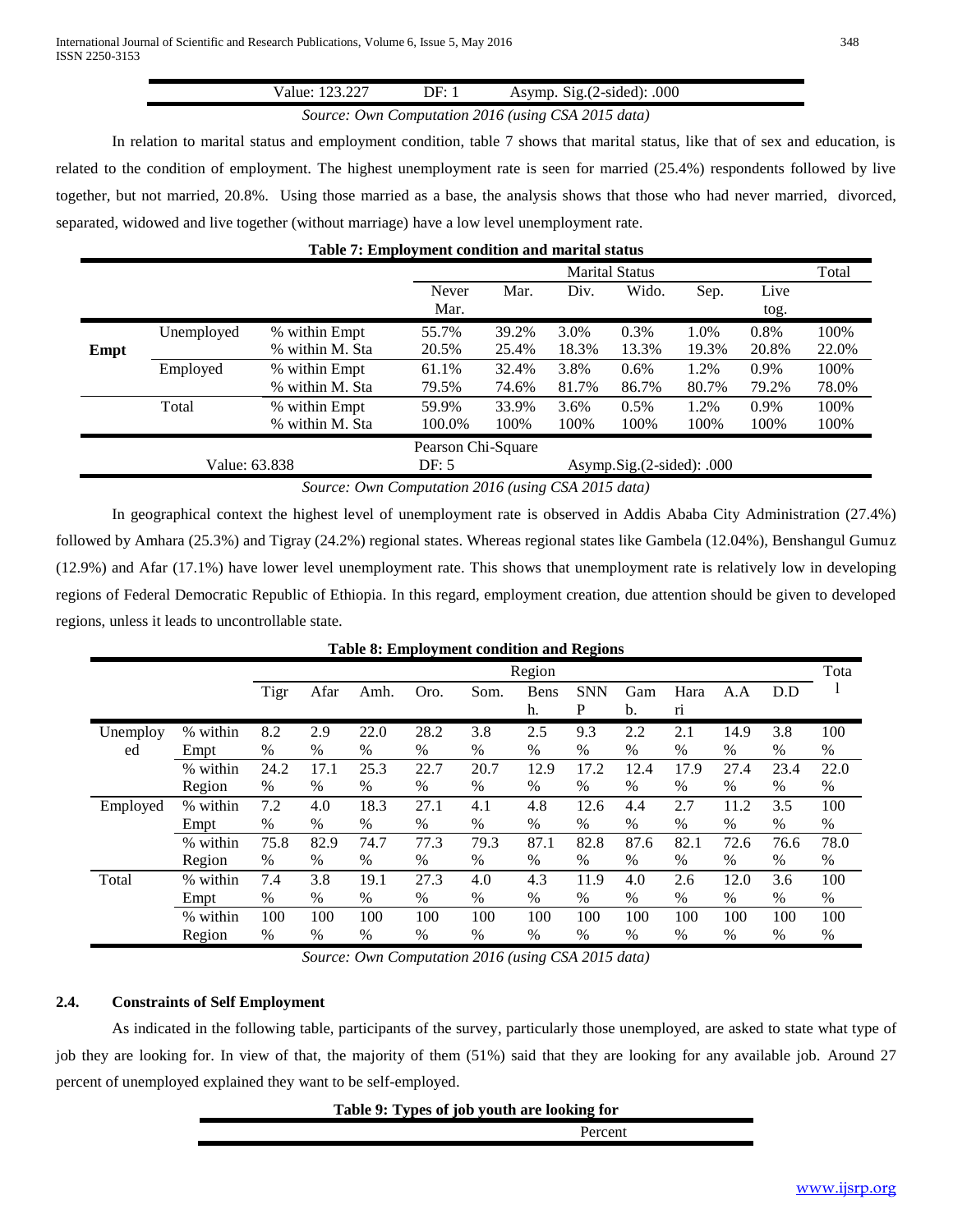| Self Employed                                      | 27.4  |
|----------------------------------------------------|-------|
| Paid employment-private                            | 7.1   |
| Paid employment-government                         | 13.9  |
| Any Available work                                 | 51.0  |
| Other                                              | 0.7   |
| Total                                              | 100.0 |
| Source: Own Computation 2016 (using CSA 2015 data) |       |

If the around 27% of unemployed youths want self-employment why they didn't do it? This is because youths' faces the many acute problems to start their own businesses. Shortage of finance (51.3%), lack of working place and finance (14.8%) and lack of work place (13.3%) are the major challenges in this regard.

|                                   | Percent |
|-----------------------------------|---------|
| I have no problem                 | 6.5     |
| Shortage of finance               | 51.3    |
| Lack of Training                  | 1.3     |
| lack of work place                | 13.3    |
| Lack of Finance and Training      | 3.9     |
| Lack of working Place and finance | 14.8    |
| Lack /absence of License          | 0.6     |
| Shortage/absence of equipment     | 0.2     |
| Don't Know                        | 0.7     |
| Lack of information               | 12      |
| Other                             | 6.3     |
| Total                             |         |

**Table 10: Challenges to start own business**

*Source: Own Computation 2016 (using CSA 2015 data)*

## V. CONCLUSION AND RECOMMENDATIONS

Youths are the future hopes of any country. Youth unemployment is one of the most serious socio-economic problems in the World. In this regard various studies have been conducted so far in order to analyze factors that are responsible for unemployment among youth. The outcome from these works is varying. This study deals with the determinants of youth unemployment and constraints they face in creating their own jobs in Ethiopia. For this purpose a 2015 Urban Employment- Unemployment survey of Central Statistical Agency is used. Using descriptive and cross tabulation analysis, the analysis shows that unemployment rate varies among regions, sex, marital status and education level. As regard to constraints to self employment, the study indicates that shortage of finance and lack of work place are the major challenges in this regard. Therefore, government and all concerned authorities should consider the seriousness of gender, regional location, education and marital status while making public policies and directions to overcome the problem of unemployment and its' far reaching consequences. Besides that the government should work to create suitable conditions; so that youths create their own jobs. Provision of finance (in the form of credit), work place and training on entrepreneurship are important.

## REFERENCES

- [1] Asmare, Y. and Mulatie, M. (2014). A Tale of Youth Graduates Unemployment. Global Journal of Human-Social Science: A Arts & Humanities – Psychology. Volume 14, Issue 4 Version 1.0 Year 2014. Online ISSN: 2249-460x & Print ISSN: 0975-587X.
- [2] Assaad, R. and Levison,D.(2013). Employment for Youth A Growing Challenge for the Global Economy.
- [3] Baah‐Boateng,W. (2013). Determinants of Unemployment in Ghana. African Development Review. Vol. 25, No. 4, 2013, 385– 399.
- [4] Bezabih, Z(2014). Nature of Youth Unemployment in Kazanchis, Addis Ababa. A Thesis Submitted to the Graduate School of Social Work in Partial Fulfillment of the Requirements for the degree of Master of Social Work (MSW) Addis Ababa University. [5] Central Statistical Agency (2012). Statistical Report on the 2012 Urban Employment-Unemployment Survey.
- 
- [6] Ejigu, L. (2011). Characteristics and Determinants of Youth Unemployment in Ethiopia. Ethiopian Journal of Development Research. Vol. 33, No.2, October 2011.